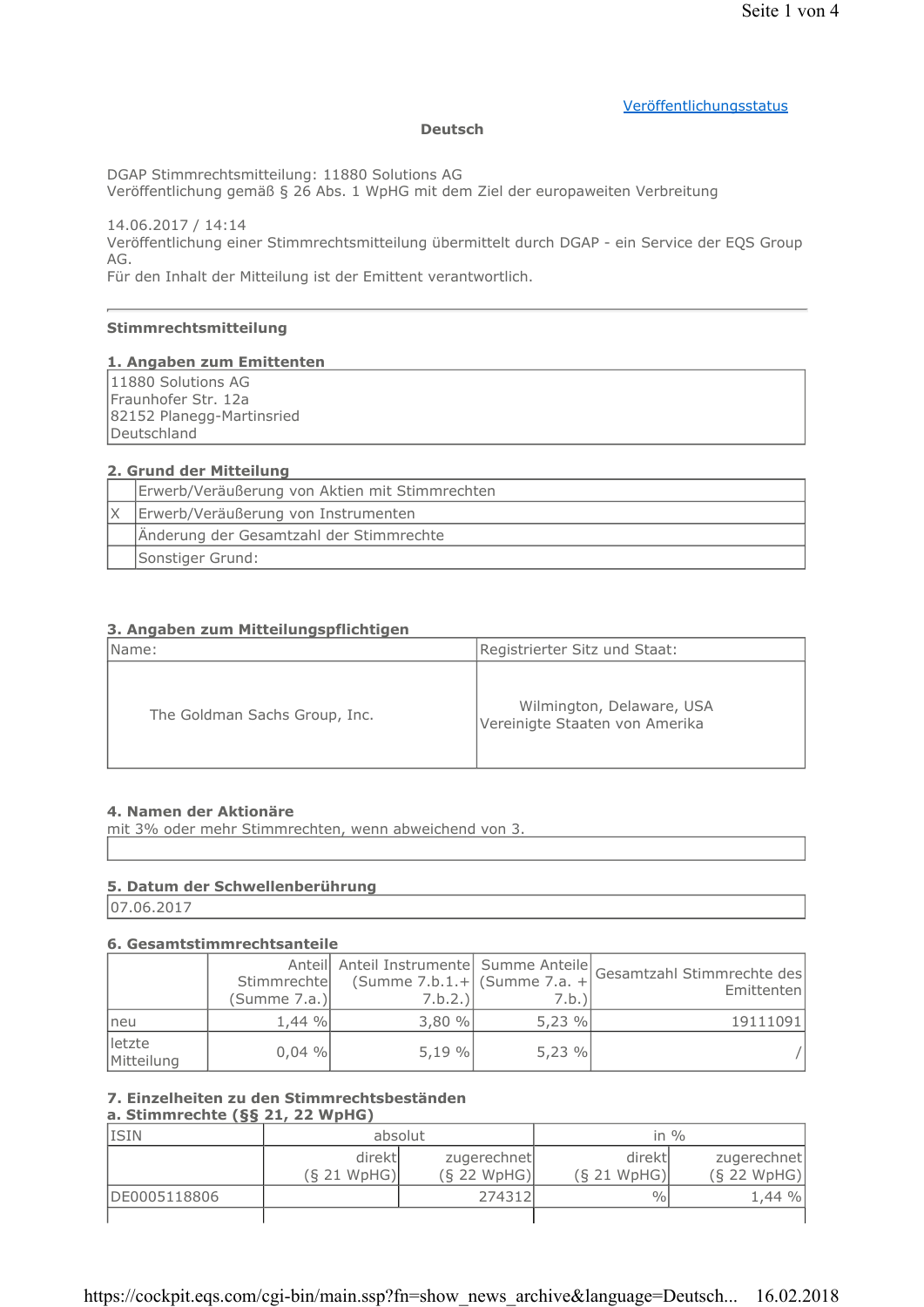| $-1122$<br>------ <b>-</b><br>- |
|---------------------------------|
|---------------------------------|

## b.1. Instrumente i.S.d. § 25 Abs. 1 Nr. 1 WpHG

| Art des            | Fälligkeit / | Ausübungszeitraum / |          | Stimmrechte Stimmrechte in |
|--------------------|--------------|---------------------|----------|----------------------------|
| <i>Instruments</i> | Verfall      | Laufzeit            | absolutl | $\frac{0}{0}$              |
| Wertpapierleihe    | <b>Offen</b> |                     | 725694   | 3,80%                      |
|                    |              | <b>Summe</b>        | 725694   | 3,80%                      |

## b.2. Instrumente i.S.d. § 25 Abs. 1 Nr. 2 WpHG

| Art des<br>Instruments | Fälligkeit<br>Verfall | Ausübungs-<br>zeitraum /<br>Laufzeit | Barausgleich oder<br>physische<br>Abwicklung | absolutl | Stimmrechte Stimmrechte<br>in $\%$ |
|------------------------|-----------------------|--------------------------------------|----------------------------------------------|----------|------------------------------------|
|                        |                       |                                      |                                              |          | $\frac{0}{0}$                      |
|                        |                       |                                      | <b>Summe</b>                                 |          | $\frac{0}{0}$                      |

## 8. Informationen in Bezug auf den Mitteilungspflichtigen

Mitteilungspflichtiger (3.) wird weder beherrscht noch beherrscht Mitteilungspflichtiger andere Unternehmen mit melderelevanten Stimmrechten des Emittenten (1.).

Vollständige Kette der Tochterunternehmen beginnend mit der obersten beherrschenden  $\times$ Person oder dem oberstem beherrschenden Unternehmen:

| Unternehmen                              | 3% oder höherl | Stimmrechte in %, wenn Instrumente in %, wenn Summe in %, wenn<br>5% oder höher | 5% oder höher |
|------------------------------------------|----------------|---------------------------------------------------------------------------------|---------------|
| The Goldman Sachs<br>Group, Inc.         | $\frac{0}{0}$  | $\frac{0}{0}$                                                                   | $\frac{0}{0}$ |
| Goldman Sachs (UK)<br>L.L.C.             | $\frac{0}{0}$  | $\frac{0}{0}$                                                                   | $\frac{0}{0}$ |
| Goldman Sachs Group<br><b>UK Limited</b> | $\frac{0}{0}$  | $\frac{0}{0}$                                                                   | $\frac{0}{0}$ |
| Goldman Sachs<br>International           | $\frac{0}{0}$  | $\frac{0}{0}$                                                                   | 5,23%         |

### 9. Bei Vollmacht gemäß § 22 Abs. 3 WpHG

(nur möglich bei einer Zurechnung nach § 22 Abs. 1 Satz 1 Nr. 6 WpHG)

| Datum der Hauptversammlung:                        |                             |
|----------------------------------------------------|-----------------------------|
| Gesamtstimmrechtsanteil nach der Hauptversammlung: | % (entspricht Stimmrechten) |

## 10. Sonstige Erläuterungen:

14.06.2017 Die DGAP Distributionsservices umfassen gesetzliche Meldepflichten, Corporate News/Finanznachrichten und Pressemitteilungen. Medienarchiv unter http://www.dgap.de

| Sprache:<br>Unternehmen: | Deutsch<br>11880 Solutions AG |
|--------------------------|-------------------------------|
|                          | Fraunhofer Str. 12a           |
|                          | 82152 Planegg-Martinsried     |
|                          | Deutschland                   |
| Internet:                | www.11880.com                 |

Ende der Mitteilung

**DGAP News-Service** 

583029 14.06.2017

**English**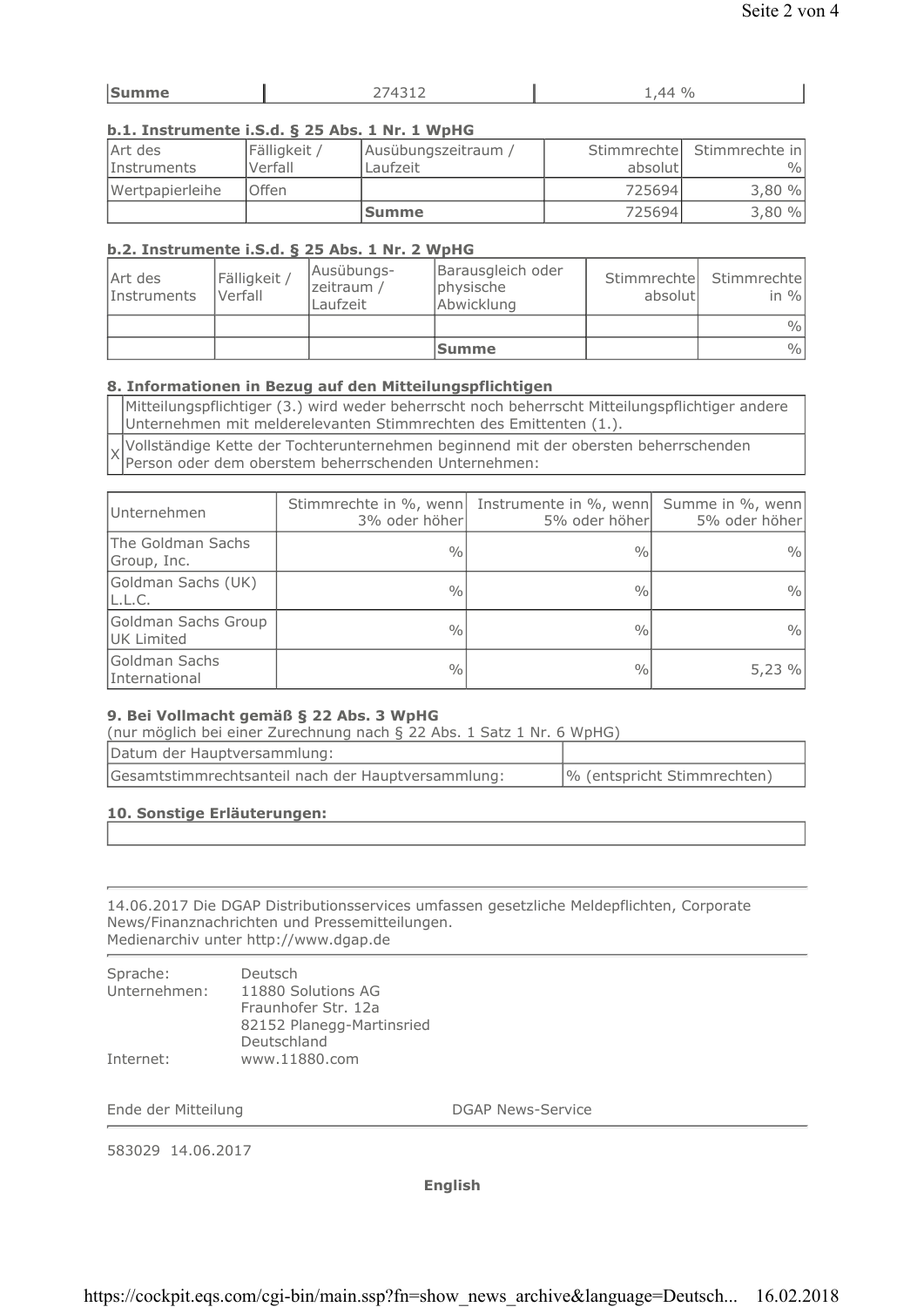DGAP Voting Rights Announcement: 11880 Solutions AG Release according to Article 26, Section 1 of the WpHG [the German Securities Trading Act] with the objective of Europe-wide distribution

14.06.2017 / 14:14 Dissemination of a Voting Rights Announcement transmitted by DGAP - a service of EQS Group AG. The issuer is solely responsible for the content of this announcement.

#### **Notification of Major Holdings**

### 1. Details of issuer

| 11880 Solutions AG        |  |
|---------------------------|--|
| Fraunhofer Str. 12a       |  |
| 82152 Planegg-Martinsried |  |
| Germany                   |  |

#### 2. Reason for notification

| Acquisition/disposal of shares with voting rights |
|---------------------------------------------------|
| Acquisition/disposal of instruments               |
| Change of breakdown of voting rights              |
| Other reason:                                     |

#### 3. Details of person subject to the notification obligation

| Name:                         | City and country of registered office:                      |
|-------------------------------|-------------------------------------------------------------|
| The Goldman Sachs Group, Inc. | Wilmington, Delaware, USA<br>United States of America (USA) |

#### 4. Names of shareholder(s)

holding directly 3% or more voting rights, if different from 3.

#### 5. Date on which threshold was crossed or reached

07 Jun 2017

#### **6. Total positions**

|                          | % of voting rights<br>attached to shares<br>(total of 7.a.) | % of voting rights<br>through instruments<br>$(total of 7.b.1 + 7.b.2)$ | total of<br>$(7.a. +$<br>7.b. | both in % total number of voting<br>rights of issuer |
|--------------------------|-------------------------------------------------------------|-------------------------------------------------------------------------|-------------------------------|------------------------------------------------------|
| Resulting<br>situation   | 1.44%                                                       | 3.80%                                                                   | 5.23%                         | 19111091                                             |
| Previous<br>notification | $0.04 \%$                                                   | 5.19%                                                                   | 5.23%                         |                                                      |

## 7. Notified details of the resulting situation

a. Voting rights attached to shares (Sec.s 21, 22 WpHG)

| <b>ISIN</b>  | absolute       |                | in $\%$        |                |
|--------------|----------------|----------------|----------------|----------------|
|              | directl        | indirect       | directl        | indirect       |
|              | (Sec. 21 WpHG) | (Sec. 22 WpHG) | (Sec. 21 WpHG) | (Sec. 22 WpHG) |
| DE0005118806 |                | 274312         | $\frac{0}{0}$  | 1.44%          |
| <b>Total</b> | 274312         |                | $1.44\%$       |                |